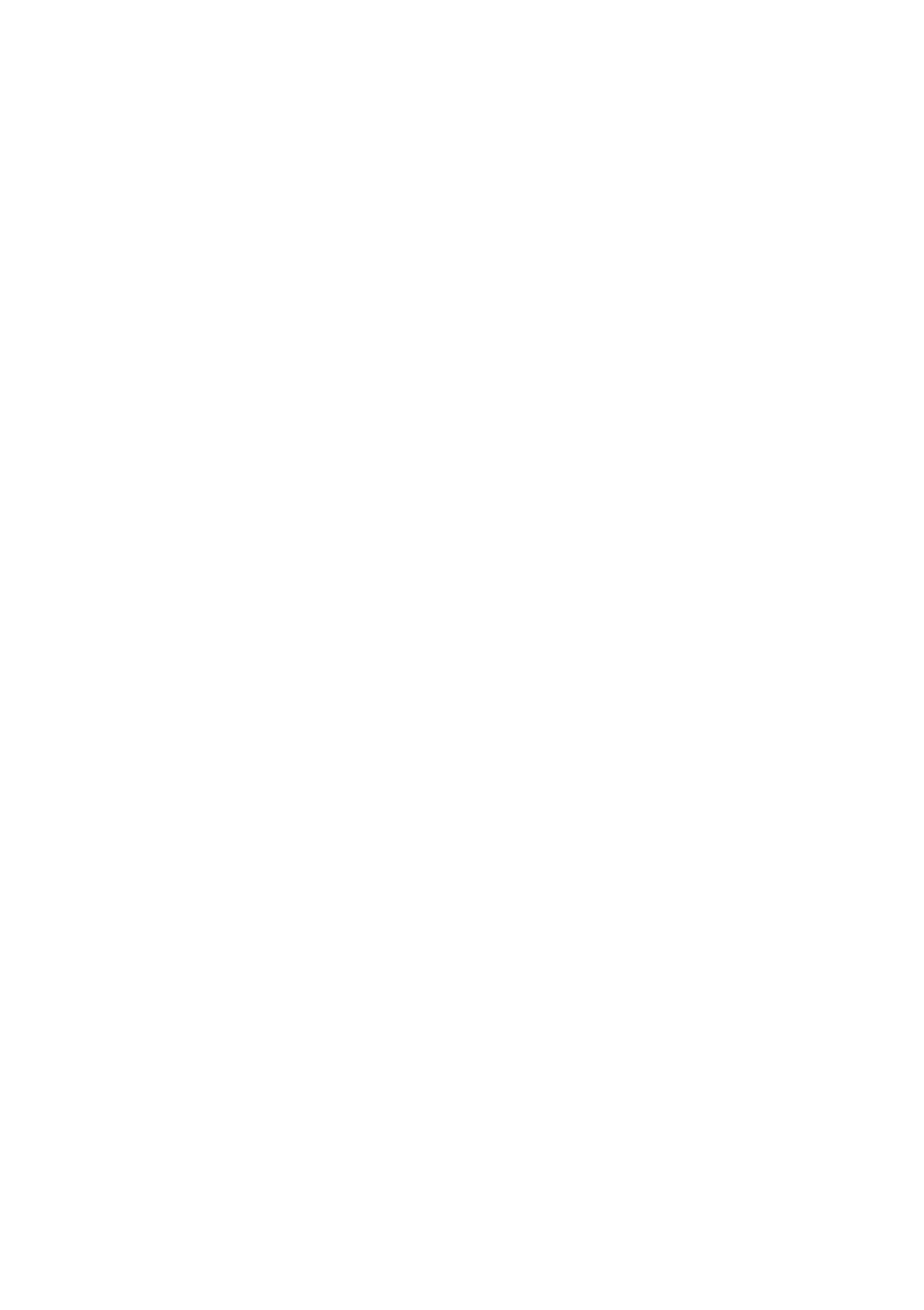### Preface

For correct installation and operation, please read all instructions carefully. Before reading the instructions, please be aware of the following items:

(1) For the safe operation of this unit, please read and follow the instructions carefully.

(2) During operation, total capacity of indoor units should not exceed the total capacity of outdoor units. Otherwise, poor effect of cooling or heating may result.

(3) Direct operators or maintainers should well keep this manual.

(4) If this unit fails to operate normally, please contact our service center as soon as possible and provide the following information:

• Content on the nameplate(model number, cooling capacity, production code, ex-factory date).

● Malfunction details(before and after the malfunction occurs).

(5) Each unit has been strictly tested and proved to be qualified before ex-factory. In order to prevent units from being damaged or operating normally because of improper disassembly, please do not disassemble the unit by yourself. If you need to disassemble and check units, please contact our service center. We will send specialists to guide the disassembly.

(6) All graphics in this manual is only for your reference. For sales or production reasons, these graphics are subject to change by manufacturer without prior notice.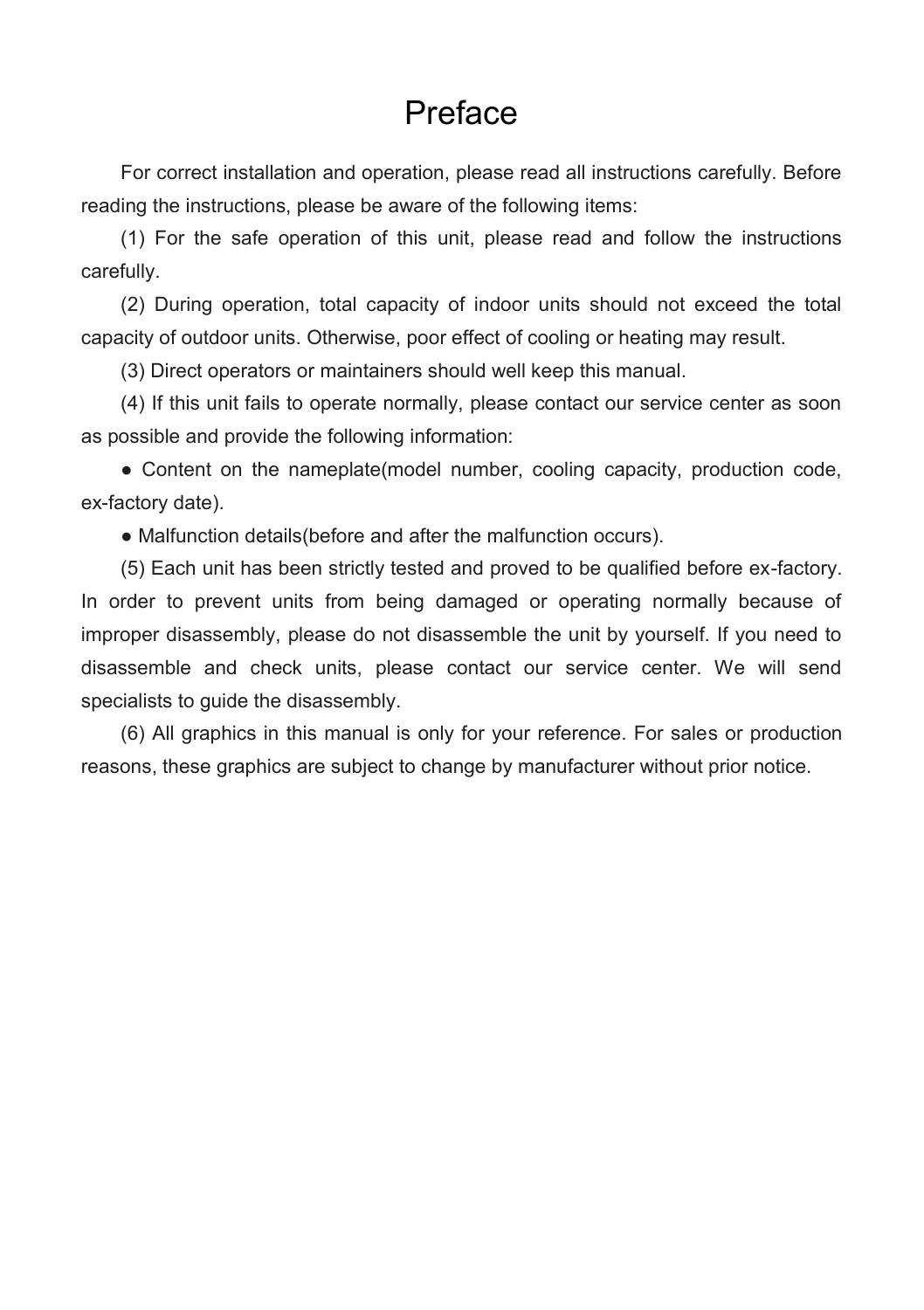# **Contents**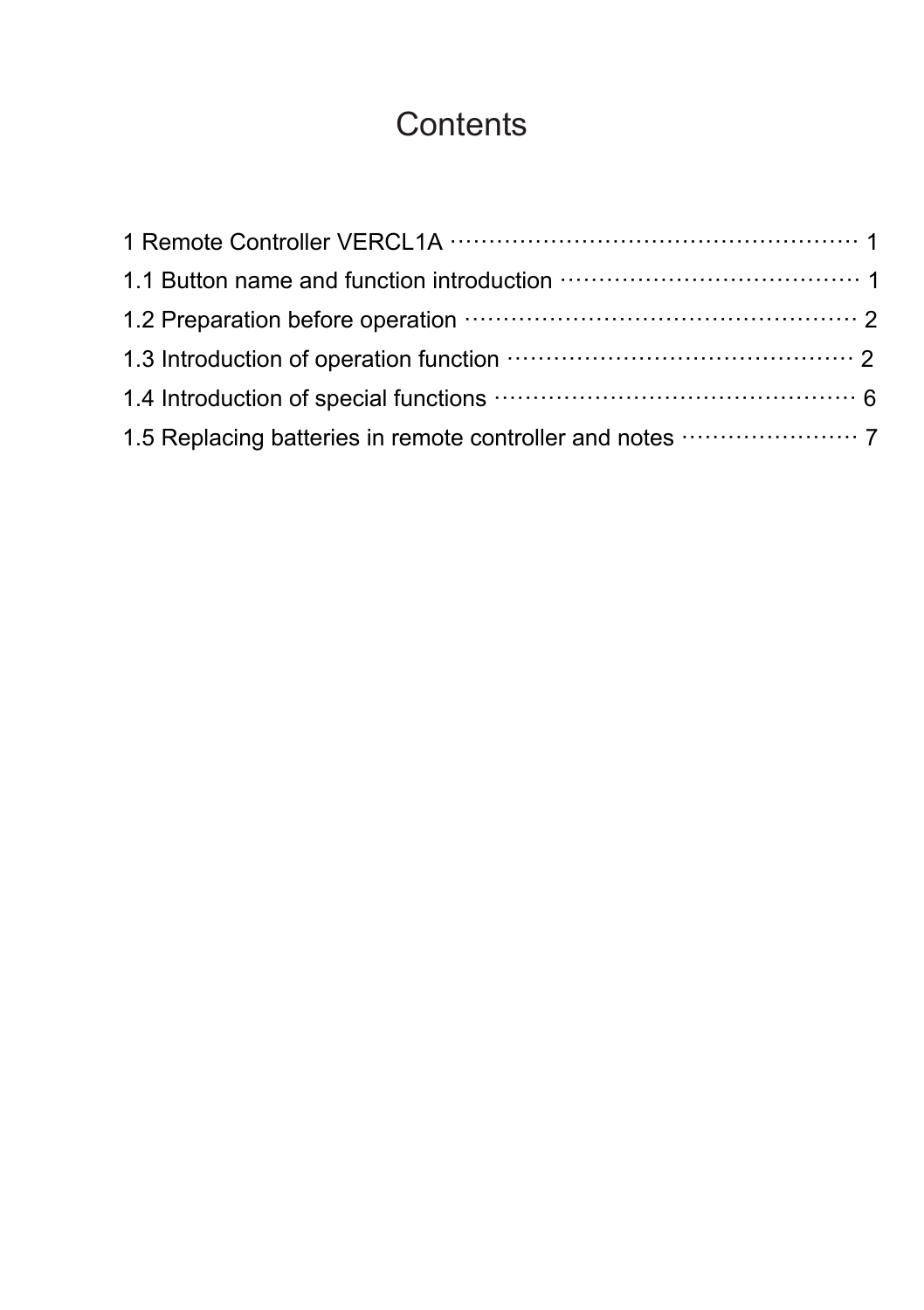- 1 Remote Controller VERCL1A
- <span id="page-4-0"></span>1.1 Button name and function introduction

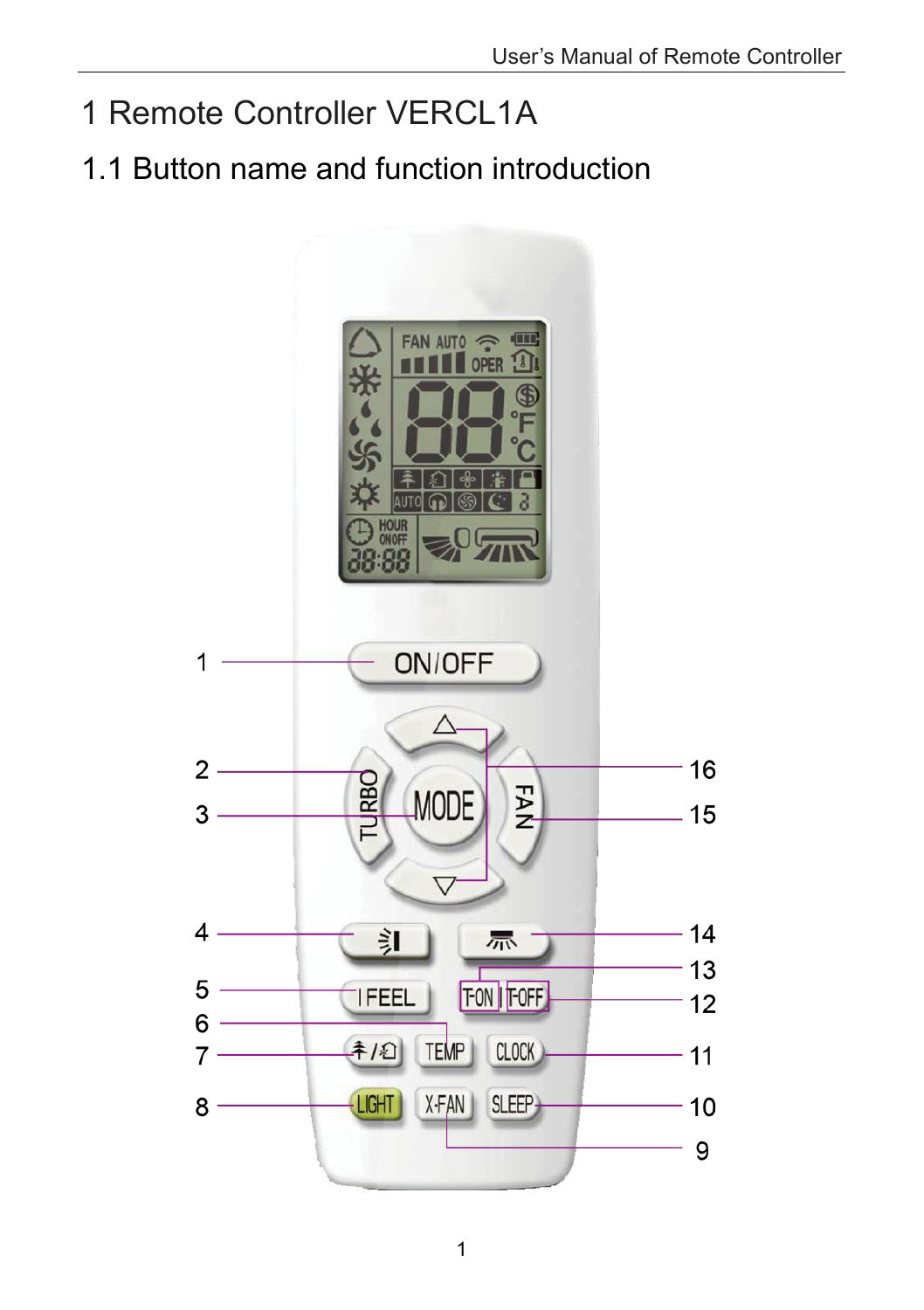| No.            | <b>Button name</b> | Function                                                 |
|----------------|--------------------|----------------------------------------------------------|
| 1              | ON/OFF             | Turn on or turn off the unit                             |
| 2              | <b>TURBO</b>       | Set turbo function                                       |
| 3              | <b>MODE</b>        | Set operation mode                                       |
| 4              | 訂                  | Set up&down swing status                                 |
| 5              | <b>I FEEL</b>      | Set I FEEL function                                      |
| 6              | <b>TEMP</b>        | Switch temperature displaying type on the unit's display |
| $\overline{7}$ | 후/의                | Set health function and air function                     |
| 8              | <b>LIGHT</b>       | Set light function                                       |
| 9              | X-FAN              | Set X-FAN function                                       |
| 10             | <b>SLEEP</b>       | Set sleep function                                       |
| 11             | <b>CLOCK</b>       | Set clock of the system                                  |
| 12             | <b>TOFF</b>        | Set timer off function                                   |
| 13             | <b>TON</b>         | Set timer on function                                    |
| 14             | 祘                  | Set left&right swing status                              |
| 15             | <b>FAN</b>         | Set fan speed                                            |
| 16             | Δ/Ω                | Set temperature and time                                 |

### <span id="page-5-0"></span>1.2 Preparation before operation

When using the remote controller for the first time or after replacing the batteries, please set the time of the system according to current time in the following steps:

- $(1)$ . Pressing CLOCK button,  $\bigoplus$  is blinking.
- (2). Pressing  $\Delta$  or  $\nabla$  button, the clock time will increase or decrease rapidly.
- (3). Press CLOCK button again to confirm the time and return to display current time.

### <span id="page-5-1"></span>1.3 Introduction of operation function

(1). Selecting operation mode

In unit on status, press MODE button to select operation mode in following sequence: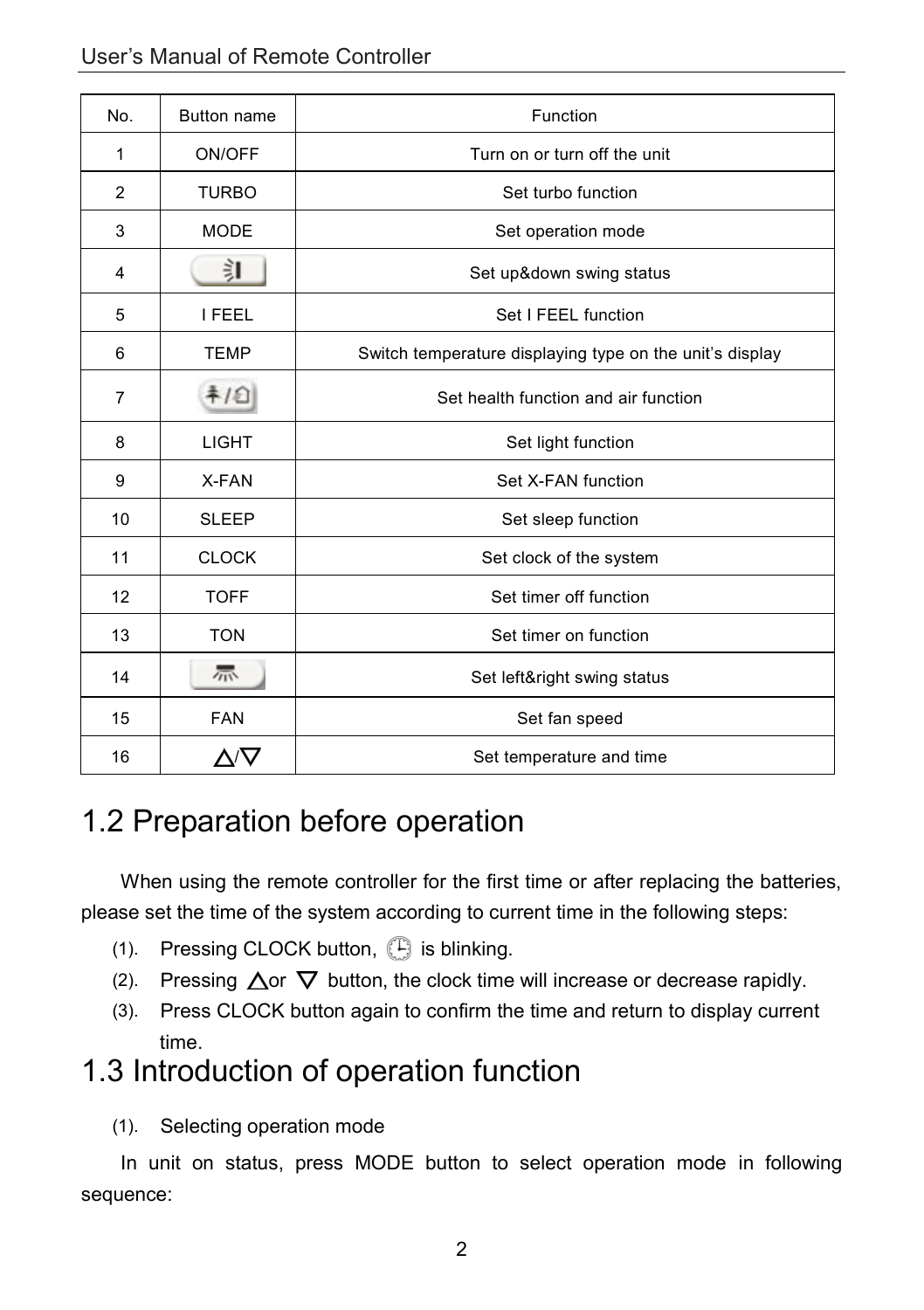

(2). Setting temperature

In unit on status, press  $\triangle$  button to increase setting temperature and press  $\nabla$ button to decrease setting temperature. The range of temperature is from 16℃ to 30℃.

**Note:** Under auto mode, manual adjustment of temperature is not needed.

(3). Adjusting fan speed

In unit on status, press FAN button to adjust fan speed in following sequence:



#### **Notes:**

- ①. When operation mode changes, fan speed is memoried;
- ②. Under dry mode, fan speed is low and can not be adjusted.
- (4). Setting swing function
- ◆ Setting left&right swing
	- 1). Under simple swing status, press  $\overline{R}$  button to adjust left&right swing status;
	- 2). Under fixed-angle swing status, press  $\overline{R}$  button to adjust left&right swing angle circularly as below:

$$
\begin{array}{c}\n\uparrow \\
\uparrow \\
\uparrow \\
\uparrow \\
\downarrow \\
\hline\n\end{array}
$$

**Note:** operate continuously left&right swing in 2 seconds, swing states will change according to above-mentioned order, or switch closed state and  $\sqrt{m}$  state.

- ◆ Setting up&down swing
	- 1). Under simple swing status, press  $\hat{\theta}$  button to adjust up&down swing status;
	- 2). Under fixed-angle swing status, press  $\hat{\imath}$  button to adjust up&down swing angle circularly as below:



**Note:** operate continuously left&right swing in 2 seconds, swing states will change according to above-mentioned order, or switch closed state and  $\mathbf{E}^0$  state: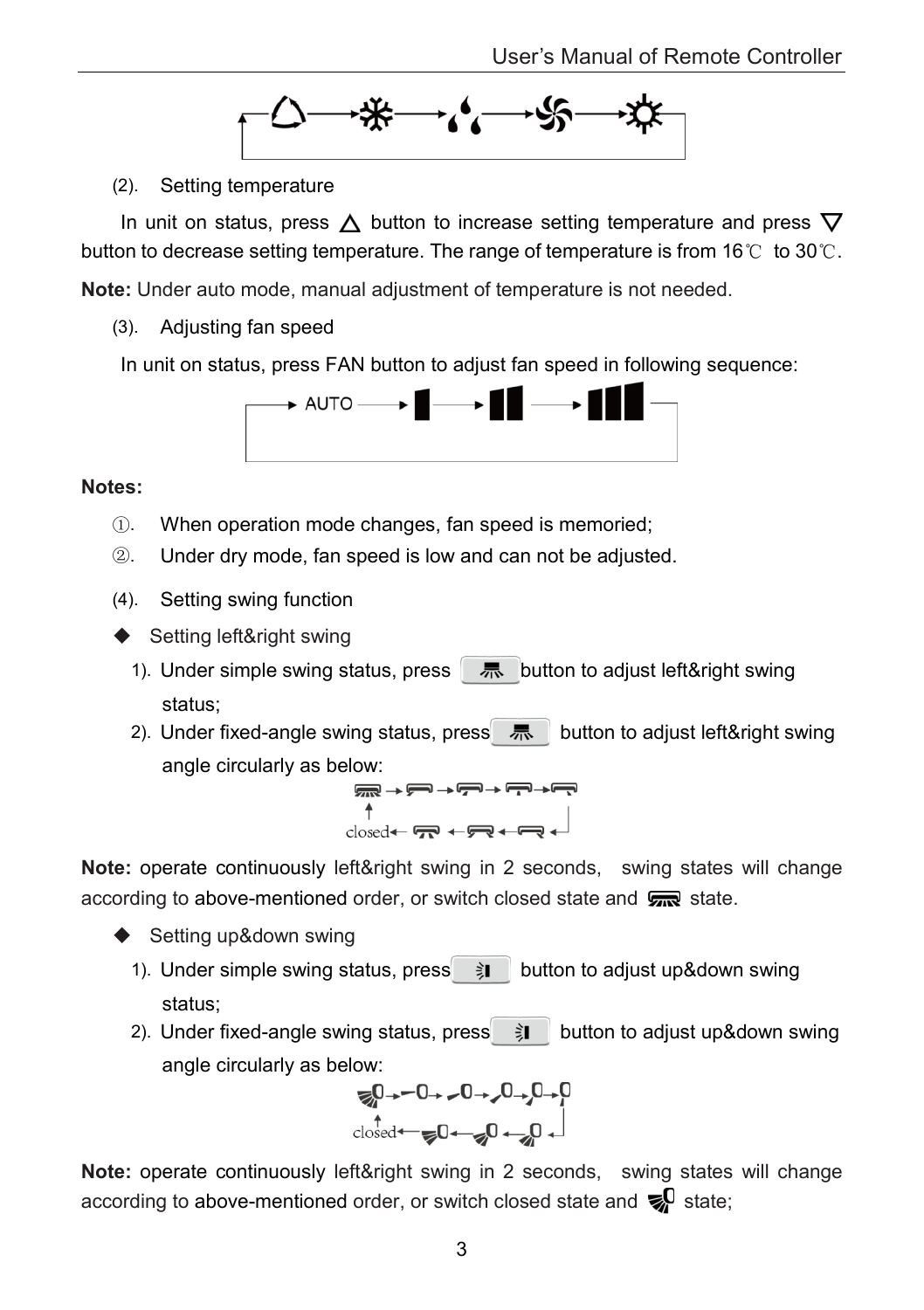(5). Setting turbo function

Under cool or heat mode, press TURBO button to set turbo function.

When  $\circledS$  is displayed, turbo function is on.

When  $\circled{S}$  is not displayed, turbo function is off.

When turbo function is on, the unit operates in super high speed to achieve quick cooling or heating. When turbo function is off, the unit operates in setting fan speed.

(6). Setting light function

The light on the receiver light board will display present operation status. If you want to turn off the light, please press LIGHT button. Press this button again to turn on the light.

(7). Viewing ambient temperature

In unit on status, receiver light board or wired controller is defaulted to display setting temperature. Press TEMP button to view indoor or outdoor ambient temperature.

When  $\hat{\mathbb{I}}$  is displayed, it means the displayed temperature is setting temperature.

When  $\Omega$  is displayed, it means the displayed temperature is indoor ambient temperature.

When  $\bigcap$  is displayed, it means the displayed temperature is outdoor ambient temperature.

**Note:** setting temperature is always displayed in Remote Controller.

(8). Setting X-FAN function

In cool or dry mode, press X-FAN button to set X-FAN function.

When  $\clubsuit$  is displayed, X-FAN function is on.

When  $\clubsuit$  is not displayed, X-FAN function is off.

When X-FAN function is on, the water on the evaporator will be blown away until turning off the unit to avoid mildew.

(9). Setting health function

In unit on status, press  $\frac{1}{2}$  button to set health function.

When  $\triangleq$  is displayed, health function is on.

When  $\triangleq$  is not displayed, health function is off.

Health function is available when the unit is equipped with an ion generator. When health function is on, the anion generator will start operation, adsorbing the dusts and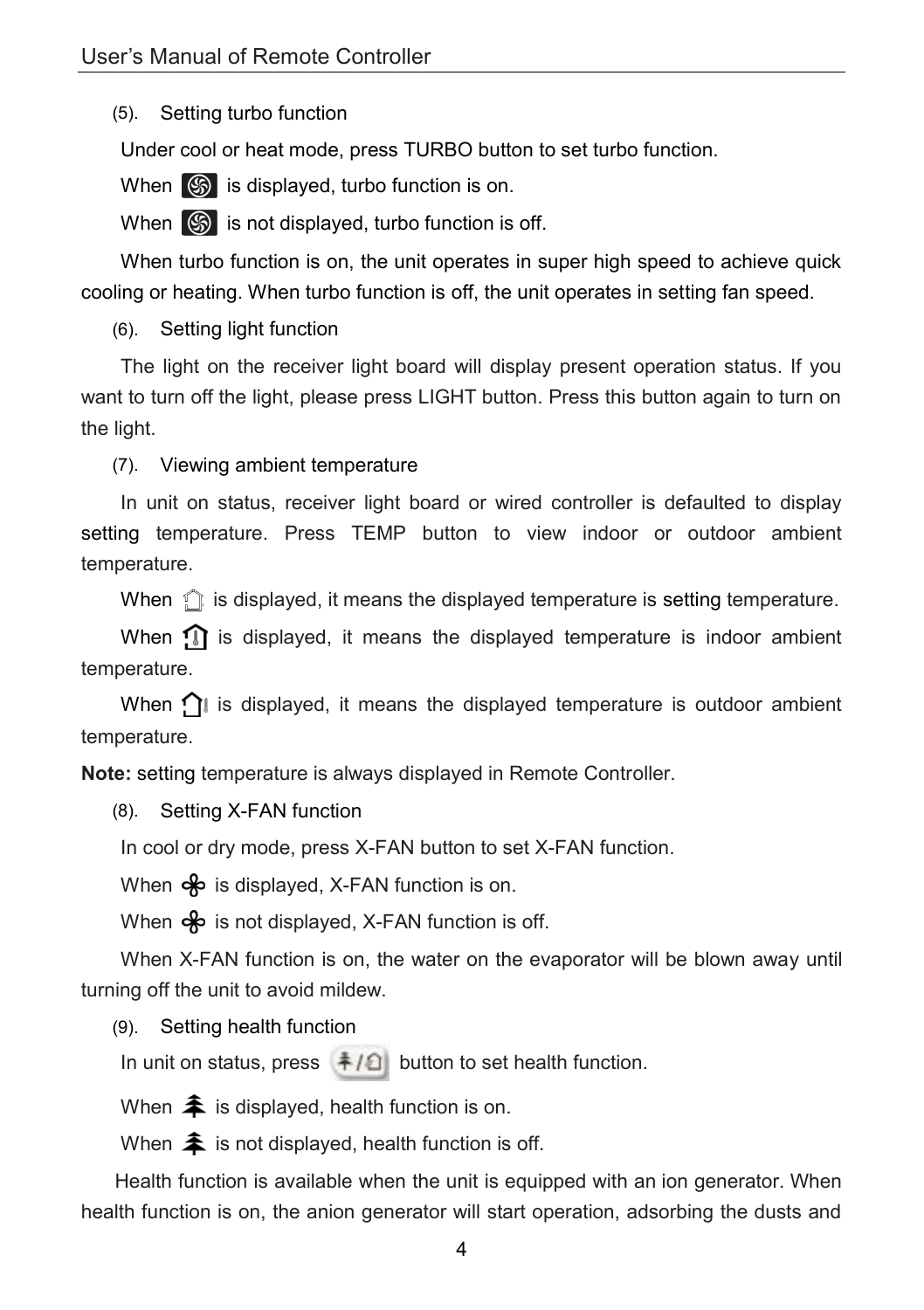killing the bacteria in the room.

- (10). Setting air function
- Press  $\frac{1}{2}$  button until **is** is displayed, then air function is turned on.

Press  $\frac{1}{2}$  button until  $\frac{1}{2}$  is disappeared, then air function is turned off.

When the indoor unit is connected with fresh air valve, air function setting can control the connection of fresh air valve, which can control the fresh air volume and improve the air quality inside the room.

(11). Setting sleep function

In unit on status, press SLEEP button to turn on or turn off sleep function.

- $\blacklozenge$  When  $\mathbf{C}^*$  is displayed, sleep function is on.
- $\blacklozenge$  When  $\mathbf{C}^*$  is not displayed, sleep function is off.

#### **Notes:**

- ①. Sleep function can not be set in auto and fan mode;
- ②. When turning off the unit or switching mode, sleep function is cancelled;
- (12). Setting I FEEL function

In unit on status, press I FEEL button to turn on or turn off I FEEL function.

When  $\mathbf{I}$  is displayed, I FEEL function is on.

When  $\ddot{\mathbf{f}}$  is not displayed, I FEEL function is off.

When I FEEL function is turned on, the unit will adjust temperature according to the temperature detected by the remote controller to achieve the best air-conditioning effect. In this case, you should place the remote controller within the valid receiving range.

#### (13). Setting timer

You can set the operation time of unit as you need. You can also set timer on and timer off in combination.

Before setting, check if the time of the system is the same as the current time. If not, please set the time according to current time.

- 1). Setting timer off
- ①. Pressing TOFF button, "OFF" is blinking and time displaying zone displays the timer time of last setting.
- 2. Press  $\triangle$  or  $\nabla$  button to adjust the timer time.
- ③. Press TOFF button again to confirm setting. OFF is displayed and time displaying zone resumes to display current time.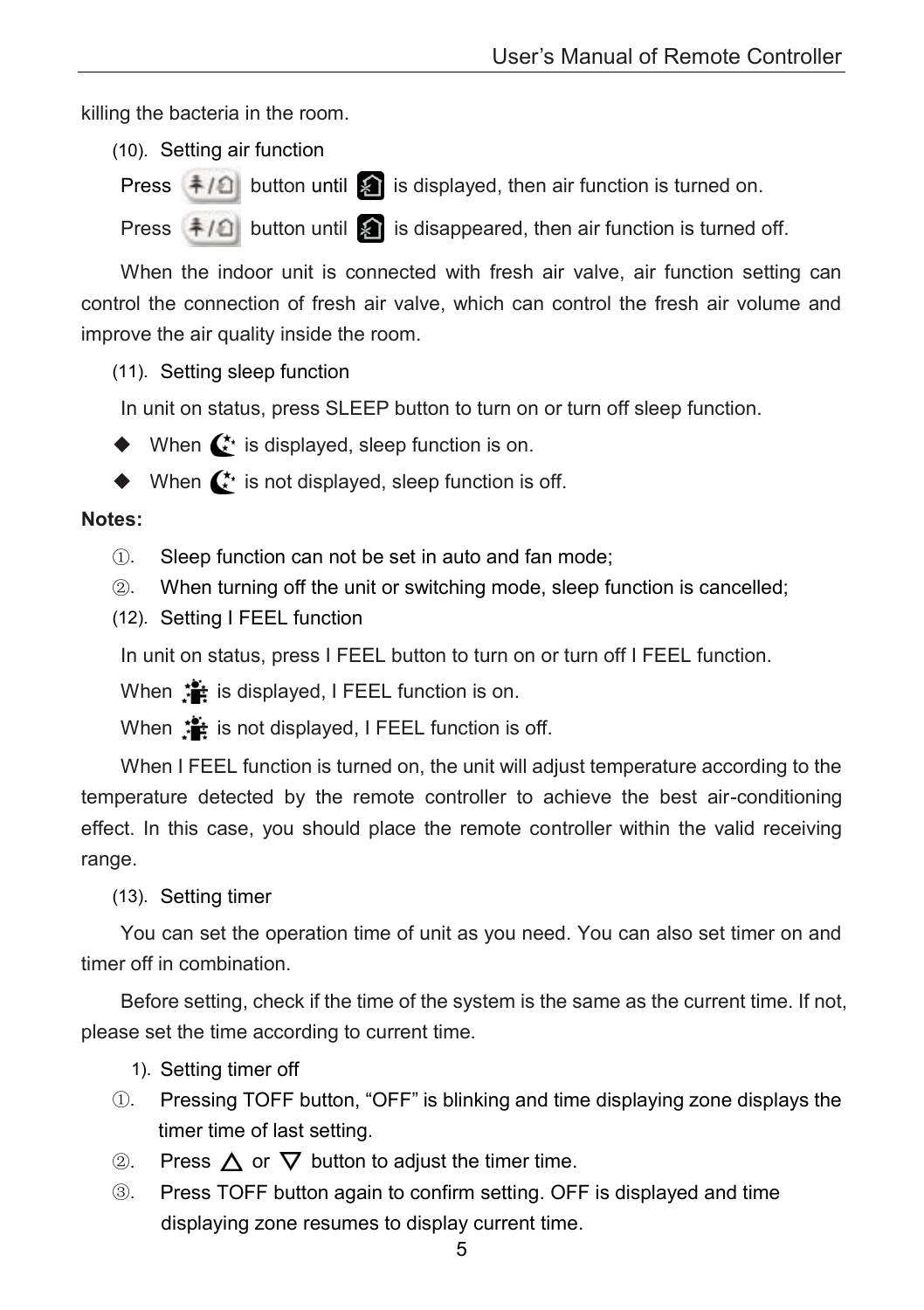- ④. Press TOFF button again to cancel timer and OFF is not displayed.
	- 2). Setting timer on
- ①. Pressing TON button, "ON" is blinking and time displaying zone displays the timer time of last setting.
- $\circled{2}$ . Press  $\Lambda$  or  $\nabla$  button to adjust the timer time.
- ③. Press TON button again to confirm setting. ON is displayed and time displaying zone resumes to display current time.
- ④. Press TON button again to cancel timer and ON is not displayed.

### <span id="page-9-0"></span>1.4 Introduction of special functions

(1). Setting child lock

Press  $\Delta$  and  $\nabla$  button simultaneously to lock the buttons on remote controller and  $\blacksquare$  is displayed.

Press  $\triangle$  and  $\nabla$  button simultaneously again to unlock the buttons on remote controller and is not displayed.

If the buttons are locked,  $\Box$  blinks 3 times when pressing the button and any operation on the button is invalid.

(2). Switching temperature scale

In unit off status, press MODE button and  $\nabla$  button simultaneously to switch temperature scale between ℃ and F.

(3). Setting energy-saving function

In unit on status and under cool mode, press CLOCK and TEMP button simultaneously to enter energy-saving mode.

 $\blacklozenge$  When  $\frac{1}{2}$  is displayed, energy-saving function is on.

 $\blacklozenge$  When  $\frac{1}{2}$  is not displayed, energy-saving function is off.

If you want to turn off the energy-saving function, press CLOCK and TEMP button and  $5E$  is not displayed.

**Note:** energy-saving function is only available in cooling mode and it will be exited when switching mode or setting sleep function.

(4). Absence function

In unit on status and under heat mode, press CLOCK and TEMP button simultaneously to enter absence function. Temperature displaying zone displays 8 and So is displayed.

Press CLOCK and TEMP button simultaneously again to exit absence function. Temperature displaying zone resumes previous display and is not displayed.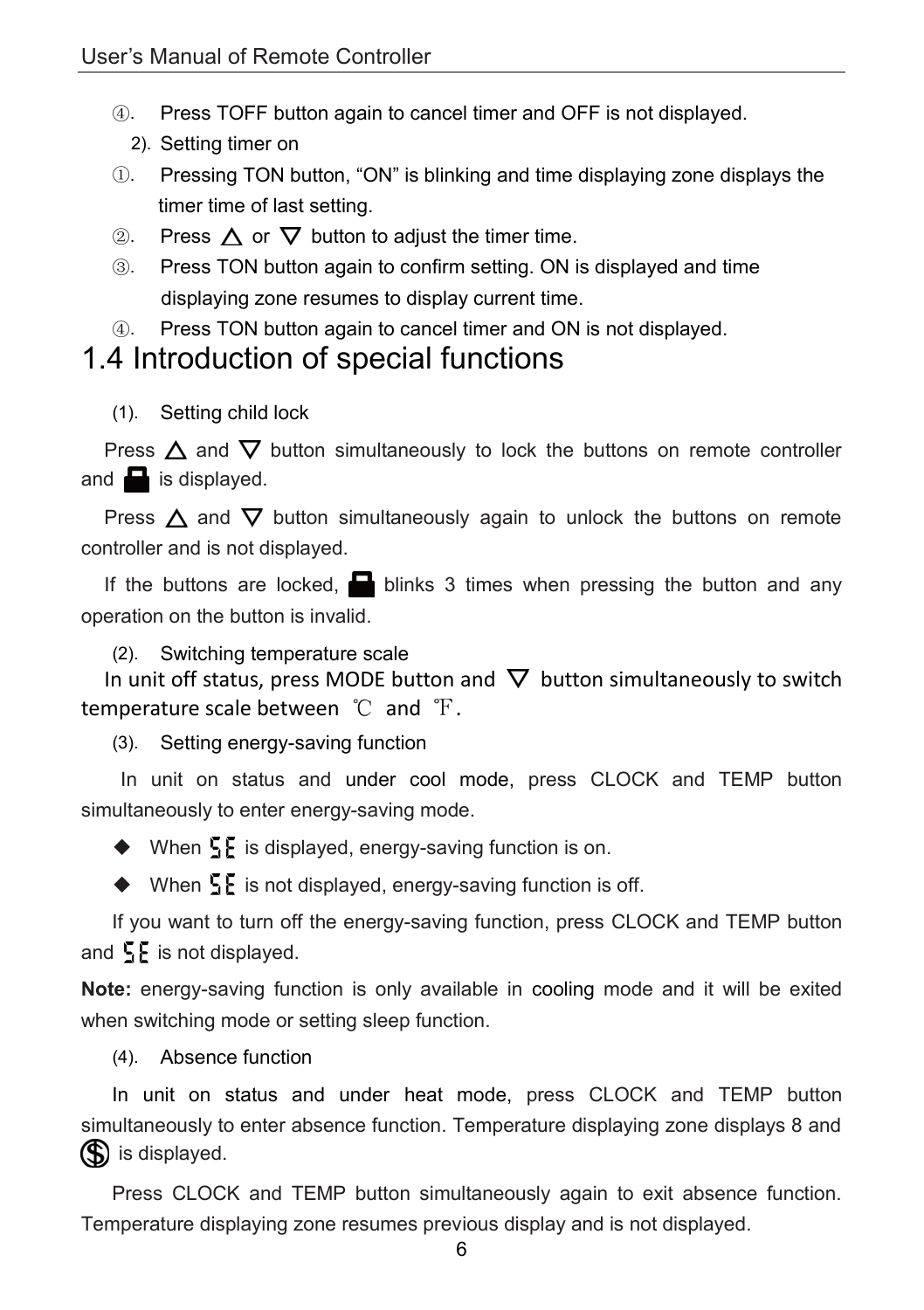In winter, absence function can keep the indoor ambient temperature above 0℃ to avoid freezing.

**Note:** Absence function is only available in heating mode and it will be exited when switching mode or setting sleep function.

## <span id="page-10-0"></span>1.5 Replacing batteries in remote controller and notes

- (1). Lift the cover along the direction of arrow (as shown in Fig 1 $(i)$ ).
- (2). Take out the original batteries (as shown in Fig  $1(2)$ ).
- (3). Place two 7# (AAA 1.5V) dry batteries, and make sure the position of "+" polar and "-" polar is correct (as shown in Fig  $2(3)$ ).
- (4). Reinstall the cover (as shown in Fig  $2(4)$ ).



#### **Notes:**

- ①. The remote controller should be placed 1m away from the TV set or stereo sound sets.
- ②. The operation of remote controller should be performed within its receiving range.
- ③. If you need to control the main unit, please point the remote controller at the signal receiving window of the main unit to improve the receiving sensibility of main unit.
- 4). When the remote controller is sending signal, " icon will be blinking for 1 second. When the main unit receives valid remote control signal, it will give out a sound.
- ⑤. If the remote controller does not operate normally, please take the batteries out and reinsert them after 30 seconds. If it still can't operate properly, replace the batteries.
- ⑥. When replacing the batteries, do not use old or different types of batteries, otherwise, it may cause malfunction.
- ⑦. When you won't use the remote controller for a long time, please take out the batteries.